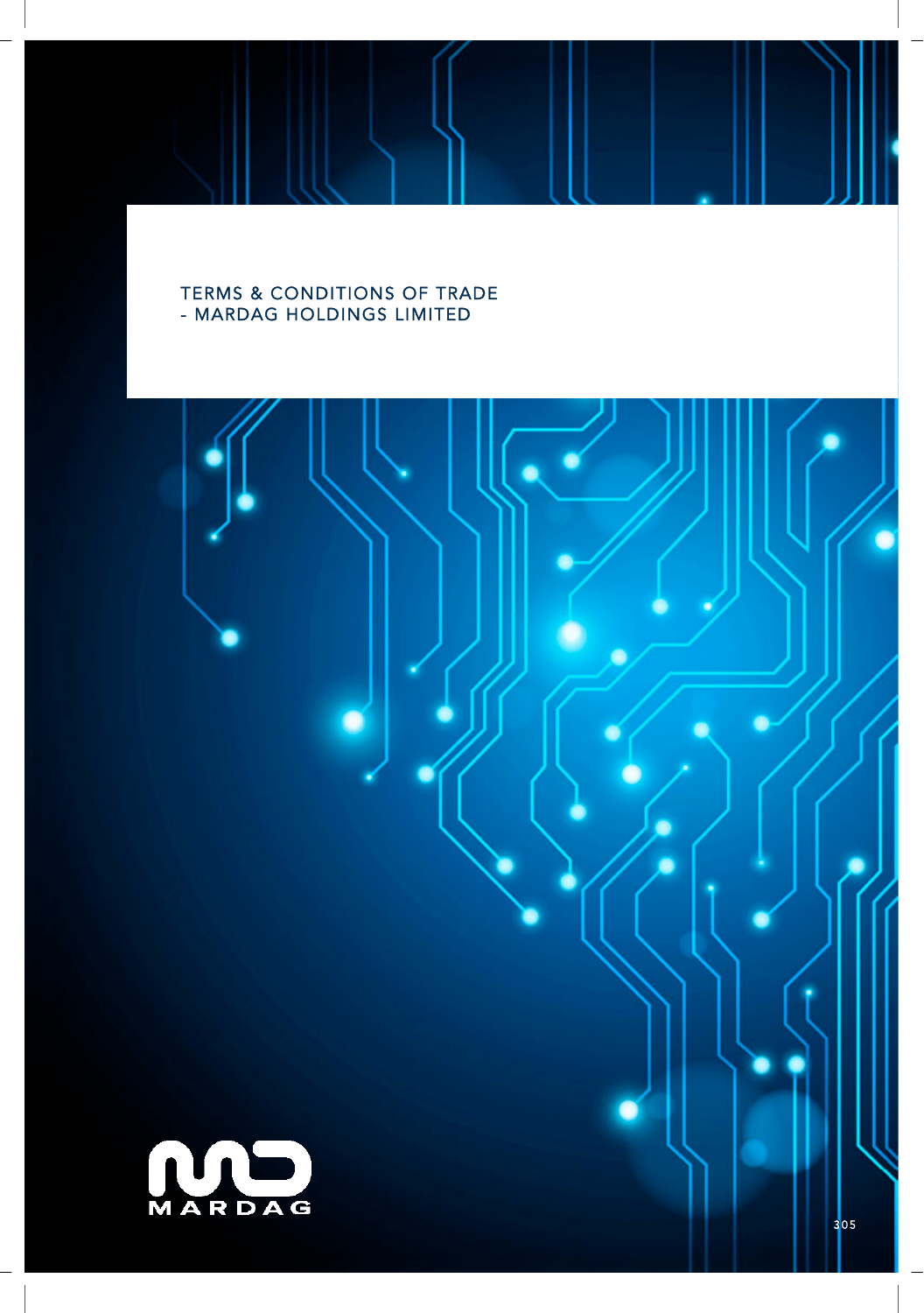# 1. Definitions

- 1.1 "Seller" means MARDAG Holdings Limited, its successors and assigns or any person acting on behalf of and with the authority of MARDAG Holdings Limited.
- 1.2 "Customer" means the person/s buying the Goods as specified in any invoice, document or order, and if there is more than one Customer is a reference to each Customer jointly and severally.
- 1.3 "Goods" means all Goods or Services supplied by the Seller to the Customer at the Customer's request from time to time (where the context so permits the terms 'Goods' or 'Services' shall be interchangeable for the other).
- 1.4 "Price" means the Price payable for the Goods as agreed between the Seller and the Customer in accordance with clause 4 below.

### 2. Acceptance

- 2.1 The Customer is taken to have exclusively accepted and is immediately bound, jointly and severally, by these terms and conditions if the Customer places an order for or accepts delivery of the Goods.
- 2.2 These terms and conditions may only be amended with the Seller's consent in writing and shall prevail to the extent of any inconsistency with any other document or agreement between the Customer and the Seller.

### 3. Change in Control

3.1 The Customer shall give the Seller not less than fourteen (14) days prior written notice of any proposed change of ownership of the Customer and/or any other change in the Customer's details (including but not limited to, changes in the Customer's name, address, email, contact phone or fax number/s, or business practice). The Customer shall be liable for any loss incurred by the Seller as a result of the Customer's failure to comply with this clause.

### 4. Price and Payment

- 4.1 At the Seller's sole discretion, the Price shall be either:
	- a) as indicated on any invoice provided by the Seller to the Customer; or
	- b) the Price as at the date of delivery of the Goods according to the Seller's current price list; or
	- c) the Seller's quoted price (subject to clause 4.2) which will be valid for the period stated in the quotation or otherwise for a period of thirty (30) days.
- 4.2 The Seller reserves the right to change the Price if a variation to the Seller's quotation is requested.
- 4.3 At the Seller's sole discretion a deposit may be required.
- 4.4 Time for payment for the Goods being of the essence, the Price will be payable by the Customer on the date/s determined by the Seller, which may be:
	- a) on delivery of the Goods;
	- b) for certain approved Customer's, due twenty (20) days following the end of the month for any invoice date;
	- c) failing any notice to the contrary, the date which is seven (7) days following the date of any invoice given to the Customer by the Seller.
- 4.5 Payment may be made by cheque, electronic/online banking, or by any other method as agreed to between the Customer and the Seller.
- 4.6 Unless otherwise stated the Price does not include GST. In addition to the Price the Customer must pay to the Seller an amount equal to any GST the Seller must pay for any supply by the Seller under this or any other agreement for the sale of the Goods. The Customer must pay GST, without deduction or set off any other amounts, at the same time and on the same basis as the Customer pays the Price. In addition, the Customer must pay any other taxes and duties that may be applicable in addition to the Price except where they are expressly included in the Price.

# 5. Delivery of Goods

- 5.1 Delivery ("Delivery") of the Goods is taken to occur at the time that the Seller (or the Seller's nominated carrier) delivers the Goods to the Customer's nominated address even if the Customer is not present at the address.
- 5.2 At the Seller's sole discretion, the cost of delivery is not included in the price of the Goods and will be quoted for separately or charged at the Seller's nominated carrier's standard rates.
- 5.3 The Seller may deliver the Goods in separate instalments. Each separate instalment shall be invoiced and paid in accordance with the provisions in these terms and conditions.

# 6. Risk

- 6.1 Risk of damage to or loss of the Goods passes to the Customer on Delivery and the Customer must insure the Goods on or before Delivery.
- 6.2 If any of the Goods are damaged or destroyed following delivery but prior to ownership passing to the Customer, the Seller is entitled to receive all insurance proceeds payable for the Goods. The production of these terms and conditions by the Seller is sufficient evidence of the Seller's rights to receive the insurance proceeds without the need for any person dealing with the Seller to make further enquiries.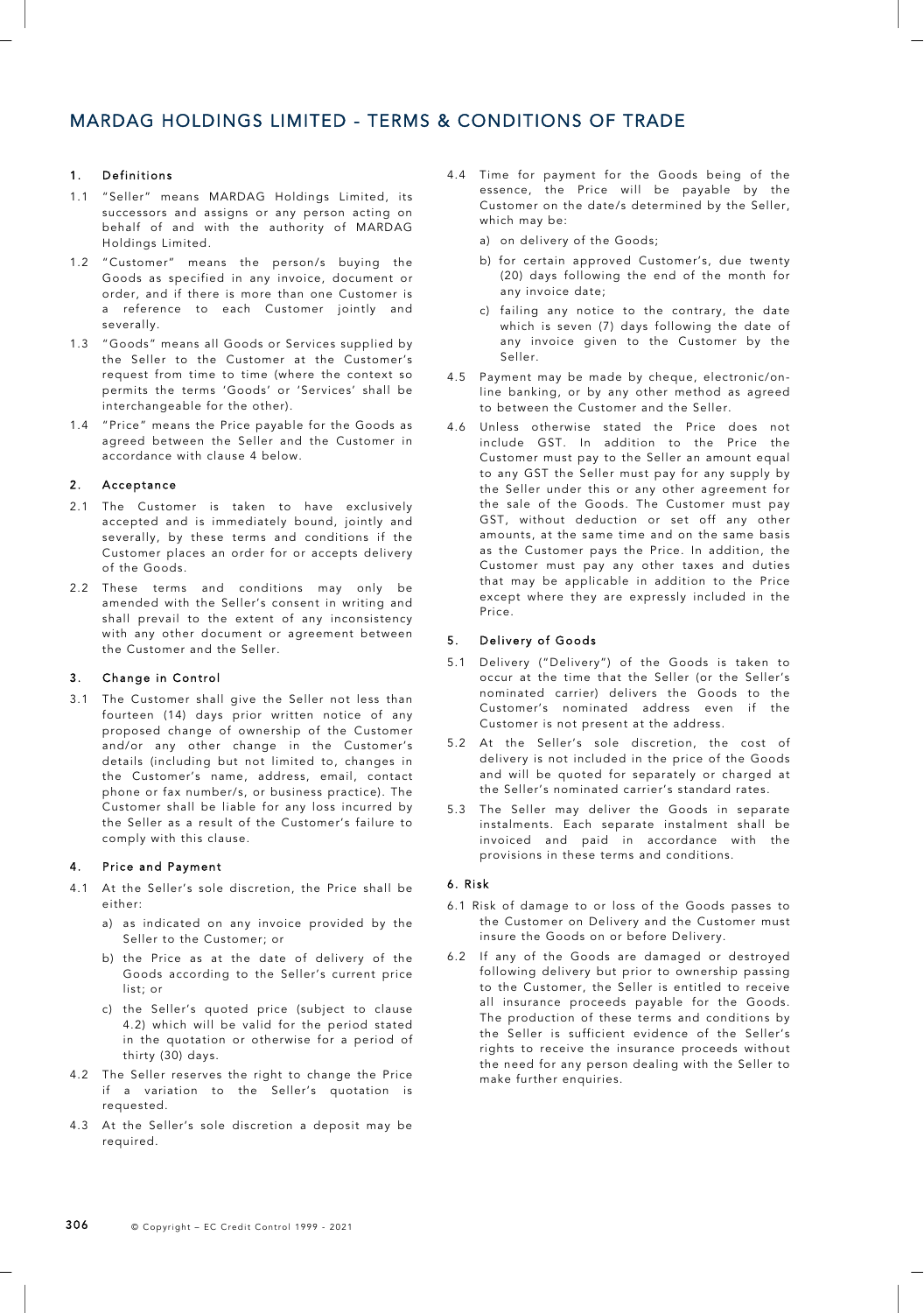# MARDAG HOLDINGS LIMITED - TERMS & CONDITIONS OF TRADE

6.3 If the Customer requests the Seller to leave Goods outside the Seller's premises for collection or to deliver the Goods to an unattended location, then such Goods shall be left at the Customer's sole risk.

## 7. Title

- 7.1 The Seller and the Customer agree that ownership of the Goods shall not pass until:
	- a) the Customer has paid the Seller all amounts owing to the Seller; and
	- b) the Customer has met all of its other obligations to the Seller.
- 7.2 Receipt by the Seller of any form of payment other than cash shall not be deemed to be payment until that form of payment has been honoured, cleared or recognised.
- 7.3 It is further agreed that:
	- a) until ownership of the Goods passes to the Customer in accordance with clause 7.1 that the Customer is only a bailee of the Goods and must return the Goods to the Seller on request.
	- b) the Customer holds the benefit of the Customer's insurance of the Goods on trust for the Seller and must pay to the Seller the proceeds of any insurance in the event of the Goods being lost, damaged, or destroyed.
	- c) the Customer must not sell, dispose, or otherwise part with possession of the Goods other than in the ordinary course of business and for market value. If the Customer sells, disposes or parts with possession of the Goods then the Customer must hold the proceeds of any such act on trust for the Seller and must pay or deliver the proceeds to the Seller on demand.
	- d) the Customer should not convert or process the Goods or intermix them with other goods but if the Customer does so then the Customer holds the resulting product on trust for the benefit of the Seller and must sell, dispose of or return the resulting product to the Seller as it so directs.
	- e) the Customer irrevocably authorises the Seller to enter any premises where the Seller believes the Goods are kept and recover possession of the Goods.
	- f) the Seller may recover possession of any Goods in transit whether or not delivery has occurred.
	- g) the Customer shall not charge or grant an encumbrance over the Goods nor grant nor otherwise give away any interest in the Goods while they remain the property of the Seller.
	- h) the Seller may commence proceedings to recover the Price of the Goods sold notwithstanding that ownership of the Goods has not passed to the Customer.

## 8. Personal Property Securities Act 1999 ("PPSA")

- 8.1 Upon assenting to these terms and conditions in writing the Customer acknowledges and agrees that:
	- a) these terms and conditions constitute a security agreement for the purposes of the PPSA; and
	- b) a security interest is taken in all Goods previously supplied by the Seller to the Customer (if any) and all Goods that will be supplied in the future by the Seller to the Customer.
- 8.2 The Customer undertakes to:
	- a) sign any further documents and/or provide any further information (such information to be complete, accurate and up-to-date in all respects) which the Seller may reasonably require to register a financing statement or financing change statement on the Personal Property Securities Register;
	- b) indemnify, and upon demand reimburse, the Seller for all expenses incurred in registering a financing statement or financing change statement on the Personal Property Securities Register or releasing any Goods charged thereby;
	- c) not register a financing change statement or a change demand without the prior written consent of the Seller; and
	- d) immediately advise the Seller of any material change in its business practices of selling the Goods which would result in a change in the nature of proceeds derived from such sales.
- 8.3 The Seller and the Customer agree that nothing in sections 114(1)(a), 133 and 134 of the PPSA shall apply to these terms and conditions.
- 8.4 The Customer waives its rights as a debtor under sections 116, 120(2), 121, 125, 126, 127, 129, 131 and 132 of the PPSA.
- 8.5 Unless otherwise agreed to in writing by the Seller, the Customer waives its right to receive a verification statement in accordance with section 148 of the PPSA.
- 8.6 The Customer shall unconditionally ratify any actions taken by the Seller under clauses 8.1 to 8.5.

### 9. Security and Charge

- 9.1 In consideration of the Seller agreeing to supply the Goods, the Customer charges all its rights, title and interest (whether joint or several) in any land, realty or other assets capable of being charged, owned by the Customer either now or in the future, to secure the performance by the Customer of its obligations under these terms and conditions (including, but not limited to, the payment of any money).
- 9.2 The Customer indemnifies the Seller from and against all the Seller's costs and disbursements including legal costs on a solicitor and own client basis incurred in exercising the Seller's rights under this clause.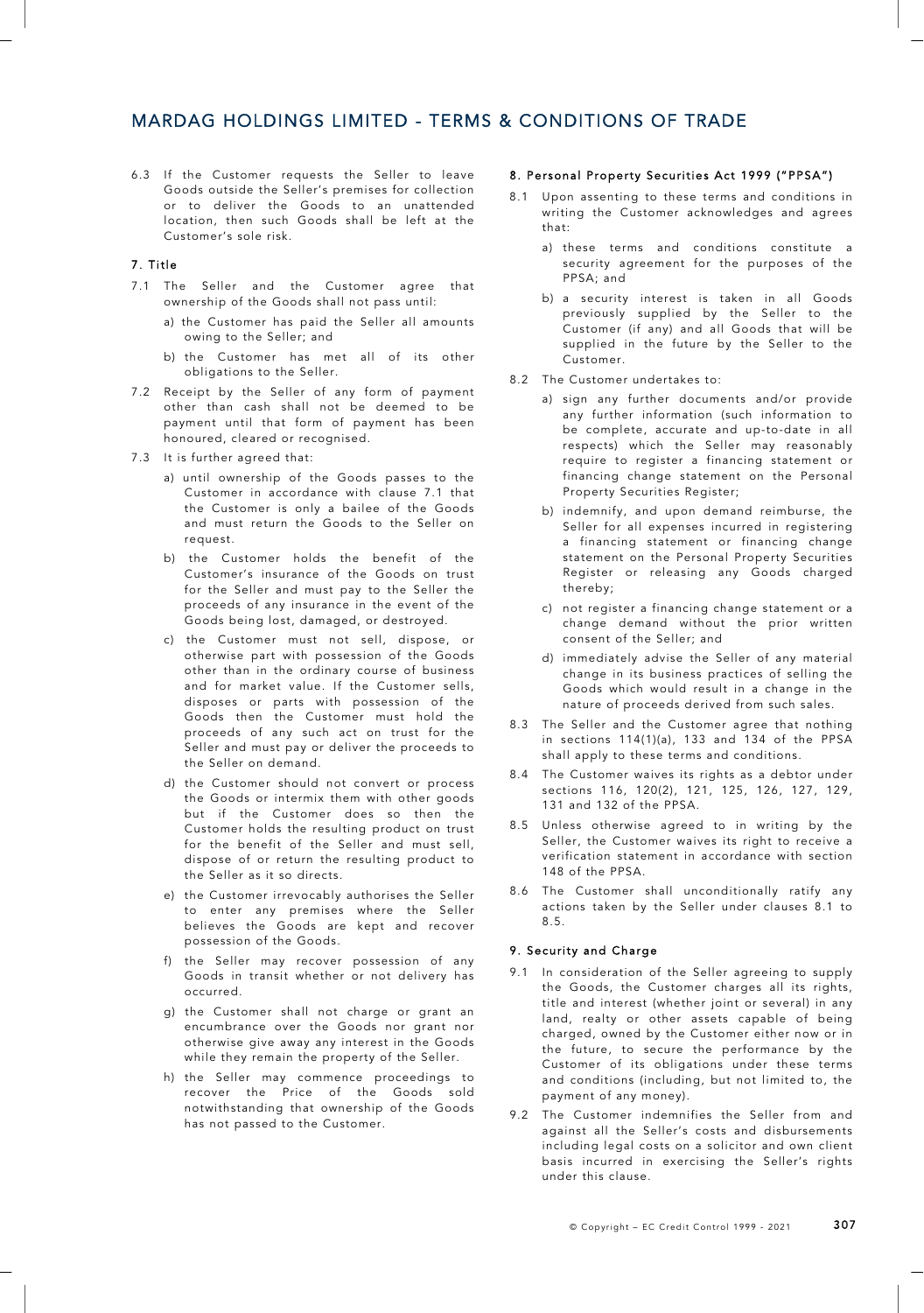# MARDAG HOLDINGS LIMITED - TERMS & CONDITIONS OF TRADE

9.3 The Customer irrevocably appoints the Seller and each director of the Seller as the Customer's true and lawful attorney/s to perform all necessary acts to give effect to the provisions of this clause 9 including, but not limited to, signing any document on the Customer's behalf.

# 10. Customer's Disclaimer

10.1 The Customer hereby disclaims any right to rescind, or cancel any contract with the Seller or to sue for damages or to claim restitution arising out of any inadvertent misrepresentation made to the Customer by the Seller and the Customer acknowledges that the Goods are bought relying solely upon the Customer's skill and judgment.

## 11. Defects

11.1 The Customer shall inspect the Goods on delivery and shall within five (5) days of delivery (time being of the essence) notify the Seller of any alleged defect, shortage in quantity, damage or failure to comply with the description or quote. The Customer shall afford the Seller an opportunity to inspect the Goods within a reasonable time following delivery if the Customer believes the Goods are defective in any way. If the Customer shall fail to comply with these provisions the Goods shall be presumed to be free from any defect or damage. For defective Goods, which the Seller has agreed in writing that the Customer is entitled to reject, the Seller's liability is limited to either (at the Seller's discretion) replacing the Goods or repairing the Goods.

# 12. Returns

- 12.1 Returns will only be accepted provided that:
	- a) the Customer has complied with the provisions of clause 11.1; and
	- b) the Seller has agreed in writing to accept the return of the Goods; and issued a Goods Return Authority (GRA) number;
	- c) the Goods are returned at the Customer's cost within 14 days of the delivery date; and
	- d) the Seller will not be liable for Goods which have not been stored or used in a proper manner; and
	- e) the Goods are returned in the condition in which they were delivered and with all packaging material, brochures, and instruction material in as new condition as is reasonably possible in the circumstances.
- 12.2 The Seller may (in its discretion) accept the return of Goods for credit but this may incur a handling fee of fifteen percent (15%) of the value of the returned Goods plus any freight.
- 12.3 Non-stocklist items or Goods made to the Customer's specifications are under no circumstances acceptable for credit or return.

## 13. Warranty

13.1 For Goods not manufactured by the Seller, the warranty shall be the current warranty provided by the manufacturer of the Goods. The Seller shall not be bound by nor be responsible for any term, condition, representation or warranty other than that which is given by the manufacturer of the Goods.

### 14. Consumer Guarantees Act 1993

14.1 If the Customer is acquiring Goods for the purposes of a trade or business, the Customer acknowledges that the provisions of the Consumer Guarantees Act 1993 do not apply to the supply of Goods by the Seller to the Customer.

# 15. Default and Consequences of Default

- 15.1 Interest on overdue invoices shall accrue daily from the date when payment becomes due, until the date of payment, at a rate of two and a half percent (2.5%) per calendar month (and at the Seller's sole discretion such interest shall compound monthly at such a rate) after as well as before any judgment.
- 15.2 If the Customer owes the Seller any money the Customer shall indemnify the Seller from and against all costs and disbursements incurred by the Seller in recovering the debt (including but not limited to internal administration fees, legal costs on a solicitor and own client basis, the Seller's collection agency costs, and bank dishonour fees).
- 15.3 Without prejudice to any other remedies the Seller may have, if at any time the Customer is in breach of any obligation (including those relating to payment) under these terms and conditions the Seller may suspend or terminate the supply of Goods to the Customer. The Seller will not be liable to the Customer for any loss or damage the Customer suffers because the Seller has exercised its rights under this clause.
- 15.4 Without prejudice to the Seller's other remedies at law the Seller shall be entitled to cancel all or any part of any order of the Customer which remains unfulfilled and all amounts owing to the Seller shall, whether or not due for payment, become immediately payable if:
	- a) any money payable to the Seller becomes overdue, or in the Seller's opinion the Customer will be unable to make a payment when it falls due;
	- b) the Customer becomes insolvent, convenes a meeting with its creditors or proposes or enters into an arrangement with creditors, or makes an assignment for the benefit of its creditors; or
	- c) a receiver, manager, liquidator (provisional or otherwise) or similar person is appointed in respect of the Customer or any asset of the Customer.